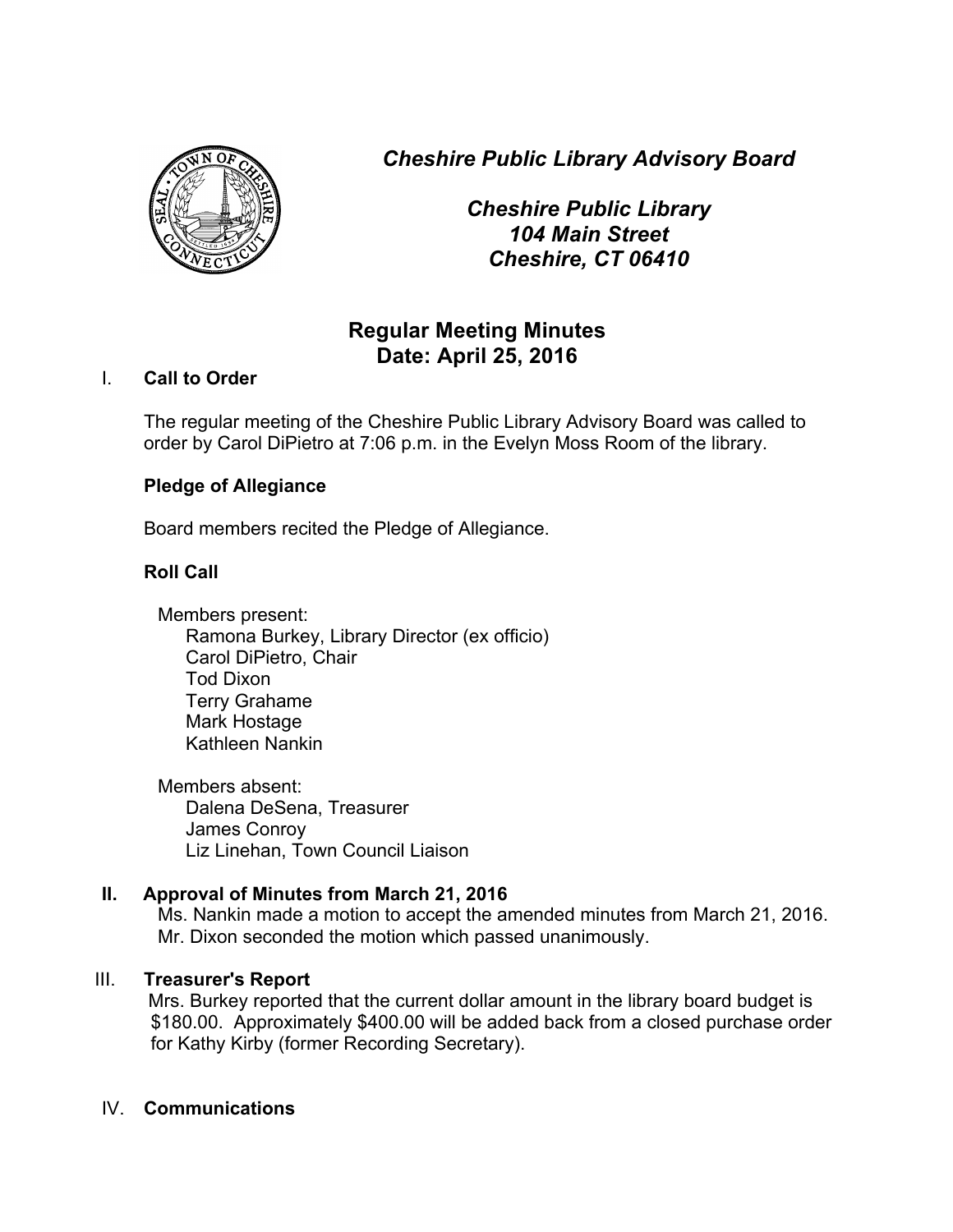- Mrs. Burkey mentioned that she attended the Connecticut Library Association's Annual Conference on April 22 in Hartford. Please see Programs and Services for more detail.
- V. **Report of the Chair –** Carol DiPietro, Chair Mrs. DiPietro shared brochures that she brought from the Naples, FL area libraries highlighting free programs throughout that are sponsored by Friends of the Libraries.
- VI. **Report of the Library Director –** Ramona Burkey presented her report.

#### **Technology**

There was nothing new to report.

#### **Programs and Services**

\$11,000+ was earned at the Friends of the Library Book Sale. Congratulations and thank you to the Friends, particularly Deb and Tom Morck, the Book Sale Chairs.

Mrs. Burkey attended the Connecticut Library Association's Annual Conference on April 22 in Hartford. Louise LeClaire was presented with the Connecticut Library Association's Publicity Award for Electronic Media.

Jamie LaRue, CEO of LaRue Associates and Consulting, former Director of Douglas County Libraries, CO., and author of *The New Inquisition: Understanding and Managing Intellectual Freedom Challenges,* was a keynote speaker at the conference. He talked about predictors based on reading that best determine success in life. He said that the fourth grade reading level is the best predictor. Having worked in Colorado near Columbine he noted that reading fosters empathy and understanding of what others go through in life.

Mrs. Burkey expressed the importance of librarians being more visible in the community. Where librarians are not always associated with solving community problems, they lead people toward the right resources for economic development, lifelong education and environmental concerns. The librarians' strengths are making individual connections by attending meetings and participating in community group activities such as the Home and Garden Show, Touch a Truck, the Memorial Day Parade, and the Fall Festival.

*Please see our monthly calendar at www.cheshirelibrary.org for a full listing of library programs and events.*

#### **Personnel**

The Senior Librarian position is being finalized. A final candidate is being considered. Completing the entire process is required prior to an announcement being made.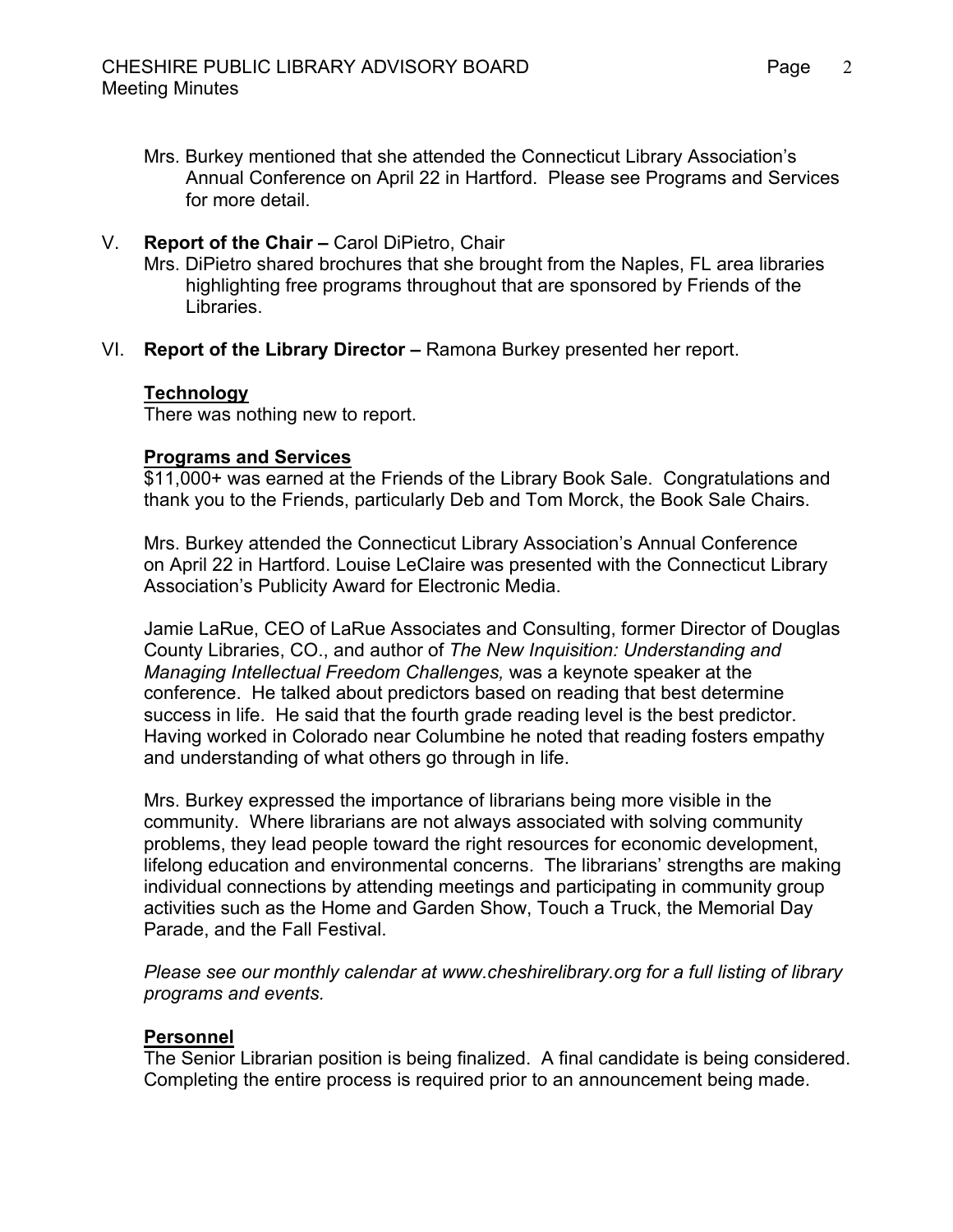#### **Financial**

A Ground Rules meeting has taken place for union contract negotiations with the Library Union. Negotiations will begin in May.

Mrs. Burkey will be asking the Ordinance Review Committee to look at the ordinance governing library funds. The library fine for video material is \$2.00 per day. This creates problems regarding affordability; overdue fines add up for unreturned items. Patrons also become concerned when they learn that the money from the fines goes into the town's general fund and not to the library. Approximately \$40,000 is accumulated from library fines each year. To date, the fine for adult books is 15 cents per day and 10 cents per day for children.

Mrs. Burkey will propose to get the fees to a more workable level for video material. The \$2.00 fee is too high and deters people from using the library. In addition, advanced technology such as streaming has reduced the demand for DVD's.

#### **Buildings and Grounds**

Mrs. Burkey received the permit for the new exterior sign in front of the library. The sign will be aluminum with cutout letters and street number, illuminated by LED lights from within during evening business hours only (there will be a programmable timer). The sign is needed because people often drive past the library before realizing where it is located, and at that point they have driven past the entrance-only drive. The sign, which is 5' tall by 3.5' wide, will clarify the entry drive. The fact that only the letters light up, from within, means better visibility of the letters/numbers, especially by older individuals, and limited light pollution from spotlights (which would be the case with a more traditionally-lit sign). Because there are no external spotlights for the sign, we will avoid damage to the lights by weed whackers, lawn mowers, snow/ice, and vandalism.

#### **Policies and Planning**

No report.

# **Artsplace**

No report.

#### VII. **Unfinished Business**

None.

#### VIII. **New Business**

# **A. Guest – Lucas Franklin, Head of Children's Services**

Lucas Franklin, Head of Children's Services, was re-introduced to the board members, as there are many new members since his last visit. He discussed changes in children's programs and community outreach activities.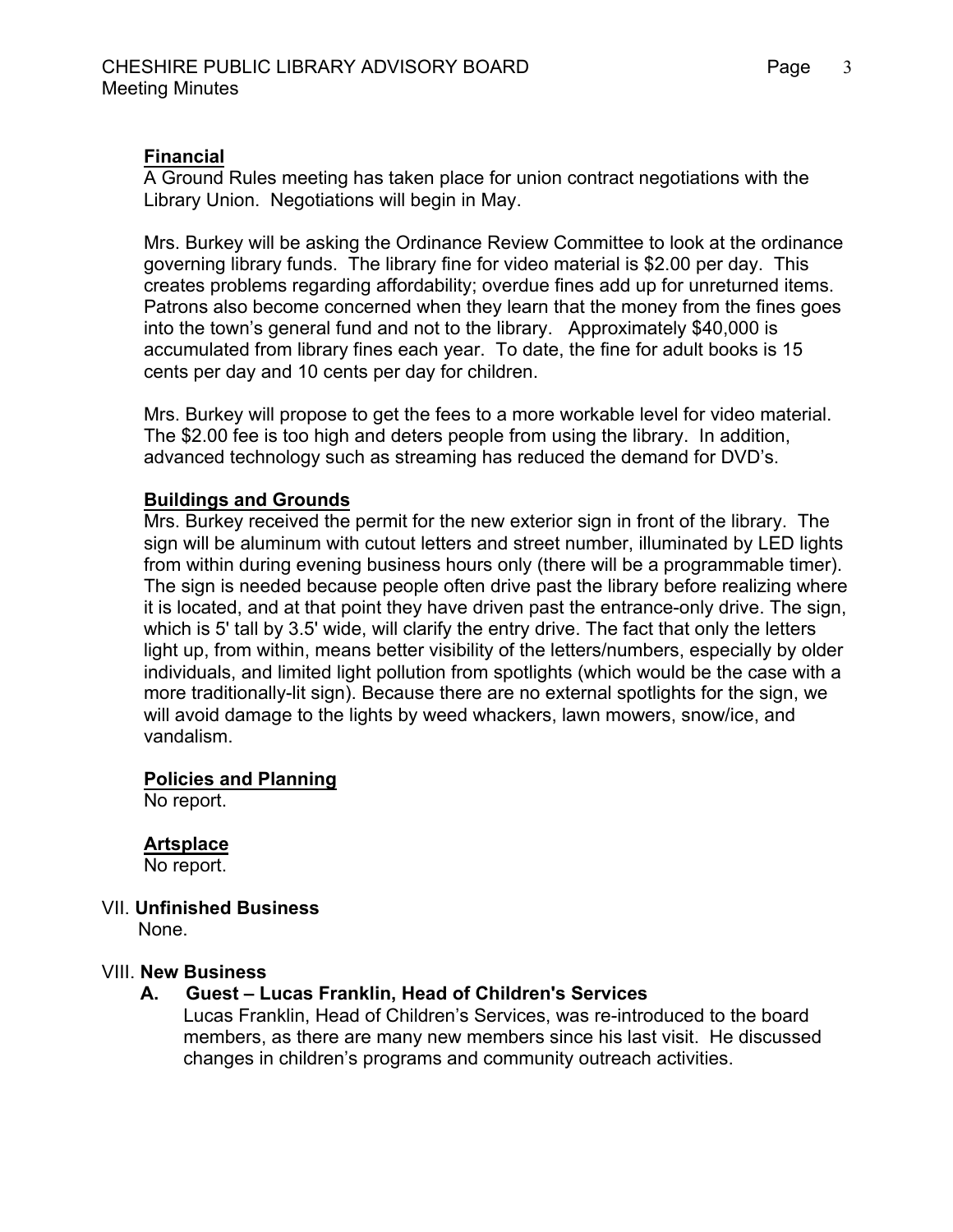Mr. Franklin said that the Children's section has been repainted and revamped to encourage play and to make it child-centric. The mission is lifelong learning, and learning begins at birth. He gave statistics based on years of growth showing brain development and physical activity, i.e., language skills, print awareness, and dexterity. He also noted the importance of parental education, and that a monthly program is in place hosted by parental educators from the Independent Day School. A parental collection of materials will expand to include kits to help parents explain challenging topics to children such as divorce, death and potty training.

The Children's staff visits 13 licensed preschools per month as part of its outreach efforts. Their goal is to reshape the philosophy of the library to make it family friendly and to provide information and services for professional help and guidance. Specific topics are discussed in a non-threatening environment.

Mr. Franklin noted that the Library Board can help through volunteering, outreach and fundraising. He presented ideas for volunteer and outreach activities. Donation forms were distributed to the Board members.

*Ms. Nankin left the meeting at 7:35 p.m.*

#### **B. Election of Officers**

*Agenda item was moved up in the meeting for Ms. Nankin who had to leave early.*

Ms. Nankin read the names of the Slate of Officers.

Slate of Officers Carol DiPietro – Chair Dalena DeSena – Vice-Chair Tod Dixon – Corresponding Secretary Terry Grahame – Treasurer

Ms. Nankin made a motion to accept the Slate of Officers. Mr. Hostage seconded the motion which passed unanimously.

Ms. Nankin made a motion to close the Election of Officers. Mr. Dixon seconded the motion which passed unanimously.

The first order of business for the new Secretary is to write a thank you/congratulatory letter to the Friends of the Library for the Spring book sale. Mrs. DiPietro will provide contact information to Mr. Dixon.